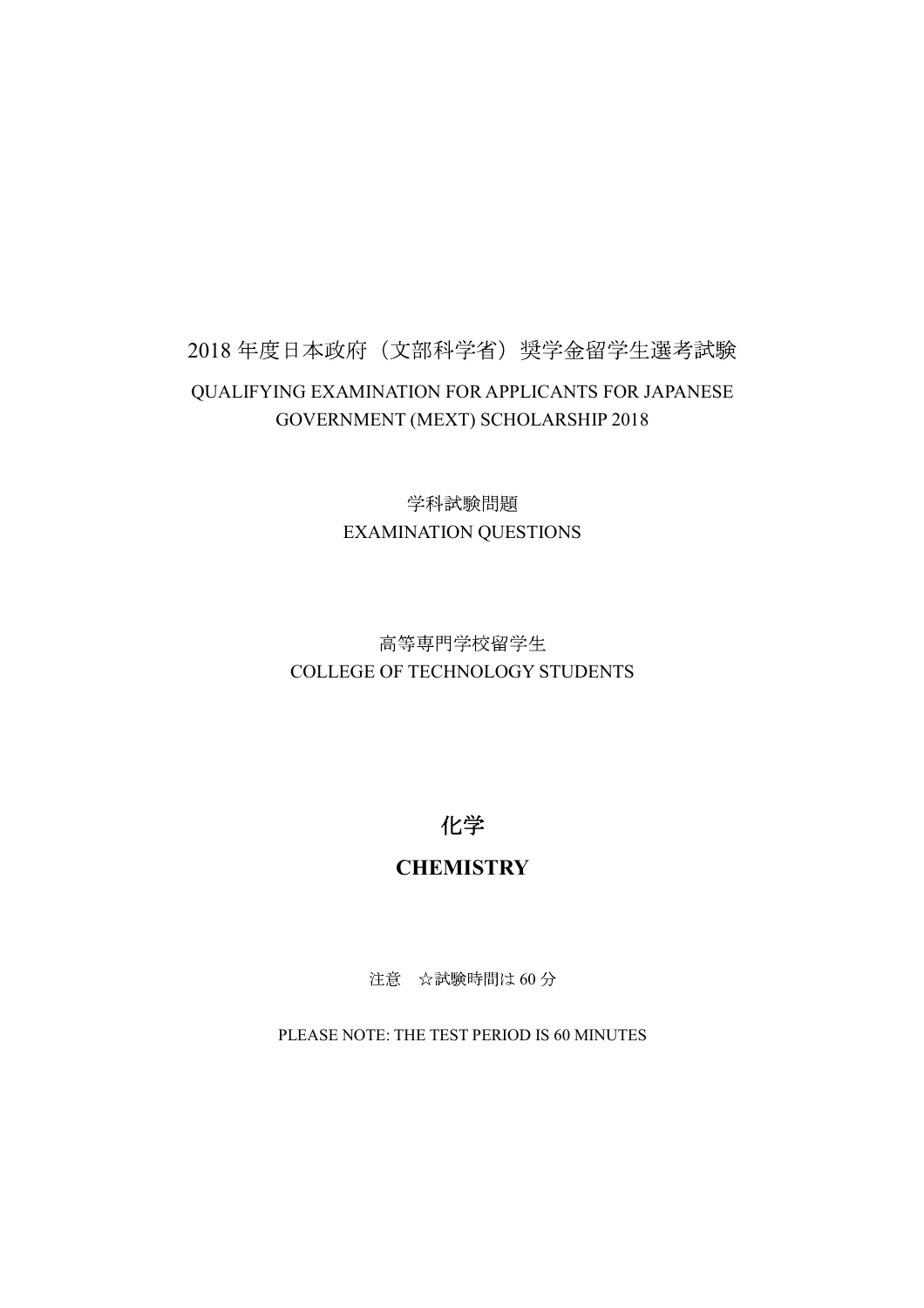

If necessary, use the following data to answer the questions below. Atomic Weight:  $H = 1.0$ ,  $C = 12.0$ ,  $N = 14.0$ ,  $O = 16.0$ ,  $S = 32.0$ ,  $Cu = 64.0$ Molar volume of gas at the standard state: 22.4 L / mol Gas constant:  $R = 0.082$  atm  $\cdot$  L / (K  $\cdot$  mol) = 8.31×10<sup>3</sup> Pa $\cdot$  L / (K $\cdot$  mol) Avogadro constant:  $N_A = 6.02 \times 10^{23}$  / mol Pressure:  $1 \text{ atm} = 1.01 \times 10^5 \text{ Pa} = 760 \text{ mmHg}$ Faraday constant:  $F = 9.65 \times 10^4$  C / mol

Choose the correct answer from the choices  $\circled{1}$  to  $\circled{5}$  below. Select the closest one, when your calculated result does not exactly match any of the values of the alternatives in each group.

Q1 Which of the following elements is not the noble gas ?

Ne  $\oslash$  Ar  $\oslash$  Br  $\oslash$  Kr  $\oslash$  Xe



Q2 Which of the following elements has the smallest electronegativity ?

 $(1)$  K  $(2)$  Cl  $(3)$  Zn  $(4)$  Li  $(5)$  O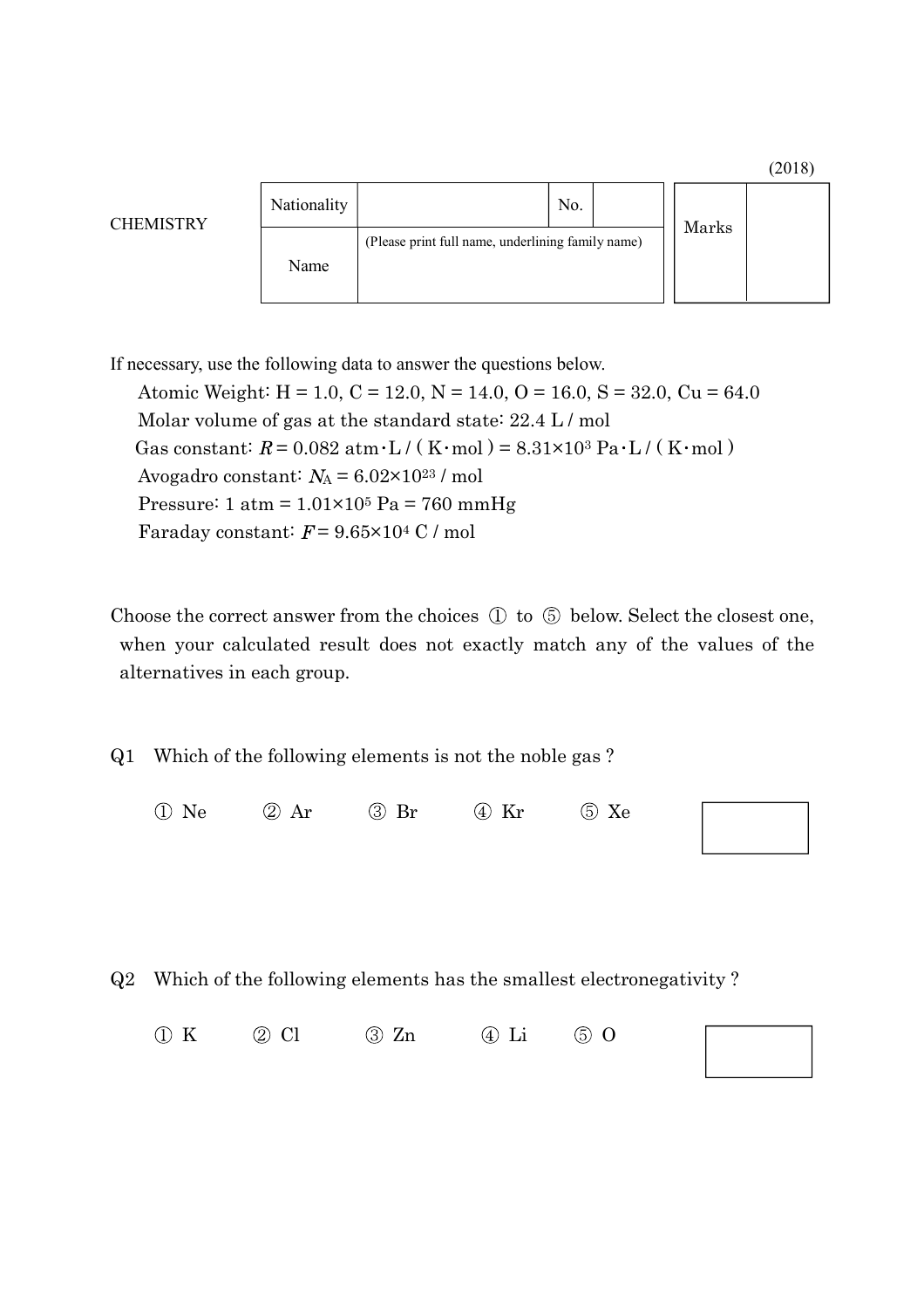| Q3    | Which of the following atoms has the most valence electrons? |                           |                                                                 |                             |                                                                    |  |
|-------|--------------------------------------------------------------|---------------------------|-----------------------------------------------------------------|-----------------------------|--------------------------------------------------------------------|--|
|       | $\odot$ N                                                    | $\oslash$ S               | $\circledS$ Na                                                  | $\circled{4}$ Si            | $\circledcirc$ F                                                   |  |
| $Q_4$ |                                                              |                           |                                                                 |                             | Which of the following molecules has the most lone pair electrons? |  |
|       | CH <sub>3</sub> OH<br>$\bigcirc$<br>$\oplus$ CO <sub>2</sub> |                           | $\circledcirc$ C <sub>2</sub> H <sub>4</sub><br>$\circledS$ HCl | $\circledS$ NH <sub>3</sub> |                                                                    |  |
| Q5    |                                                              |                           | Which of the following oxides is an amphoteric oxide?           |                             |                                                                    |  |
|       | NO <sub>2</sub><br>$\bigcirc$                                | $\oslash$ CO <sub>2</sub> | $\circled{3}$ Na <sub>2</sub> O                                 | $\oplus$ CaO                | $\circ$ ZnO                                                        |  |

Q6 Which of the following compounds has the maximum mass percentage of carbon in the compound ?

| $\mathbb{O}$ CH <sub>3</sub> CHO     | $\circledcirc$ C <sub>2</sub> H <sub>5</sub> OH | $\circled{3}$ CH <sub>3</sub> OCH <sub>3</sub> |  |
|--------------------------------------|-------------------------------------------------|------------------------------------------------|--|
| $\textcircled{4}$ CH <sub>3</sub> OH | $\circledS$ CH <sub>3</sub> COOH                |                                                |  |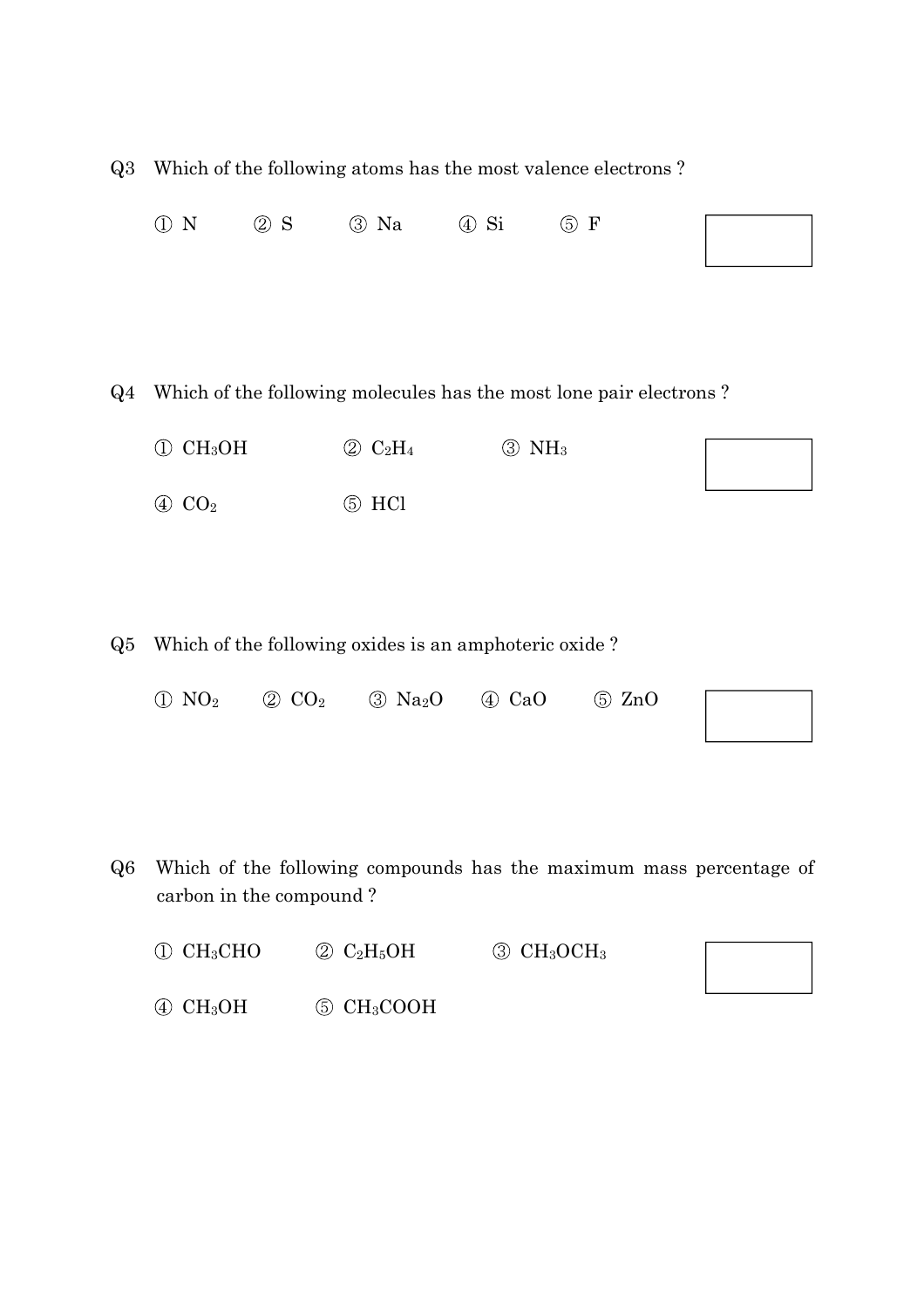- Q7 The volume percentage of hydrogen, H2, gas is 30 % in a mixture of hydrogen gas and methane, CH4, gas at the standard state. Answer the following questions.
	- (A) Calculate the density of the mixed gas.
	- $(1)$  0.28 g / L  $(2)$  0.53 g / L  $(3)$  2.8 g / L  $\textcircled{4}$  5.3 g / L  $\textcircled{5}$  28 g / L
	- (B) Calculate the heat evolved in a complete combustion of 10.0 L of the mixed gas at the standard state. The heats of combustion of hydrogen and methane are 286 and 891 kJ / mol, respectively.
	- 103 kJ 209 kJ 317 kJ 421 kJ 533 kJ

Q8 The density of 17.0 % sulfuric acid,  $H_2SO_4$ , is 1.12 g / mL. Calculate the molar concentration of the sulfuric acid.

| $\Omega$ 0.9 mol / L          | $\textcircled{2}$ 1.9 mol / L | $\textcircled{3}$ 2.9 mol / L |
|-------------------------------|-------------------------------|-------------------------------|
|                               |                               |                               |
| $\textcircled{4}$ 3.9 mol / L | $(5)$ 4.9 mol / L             |                               |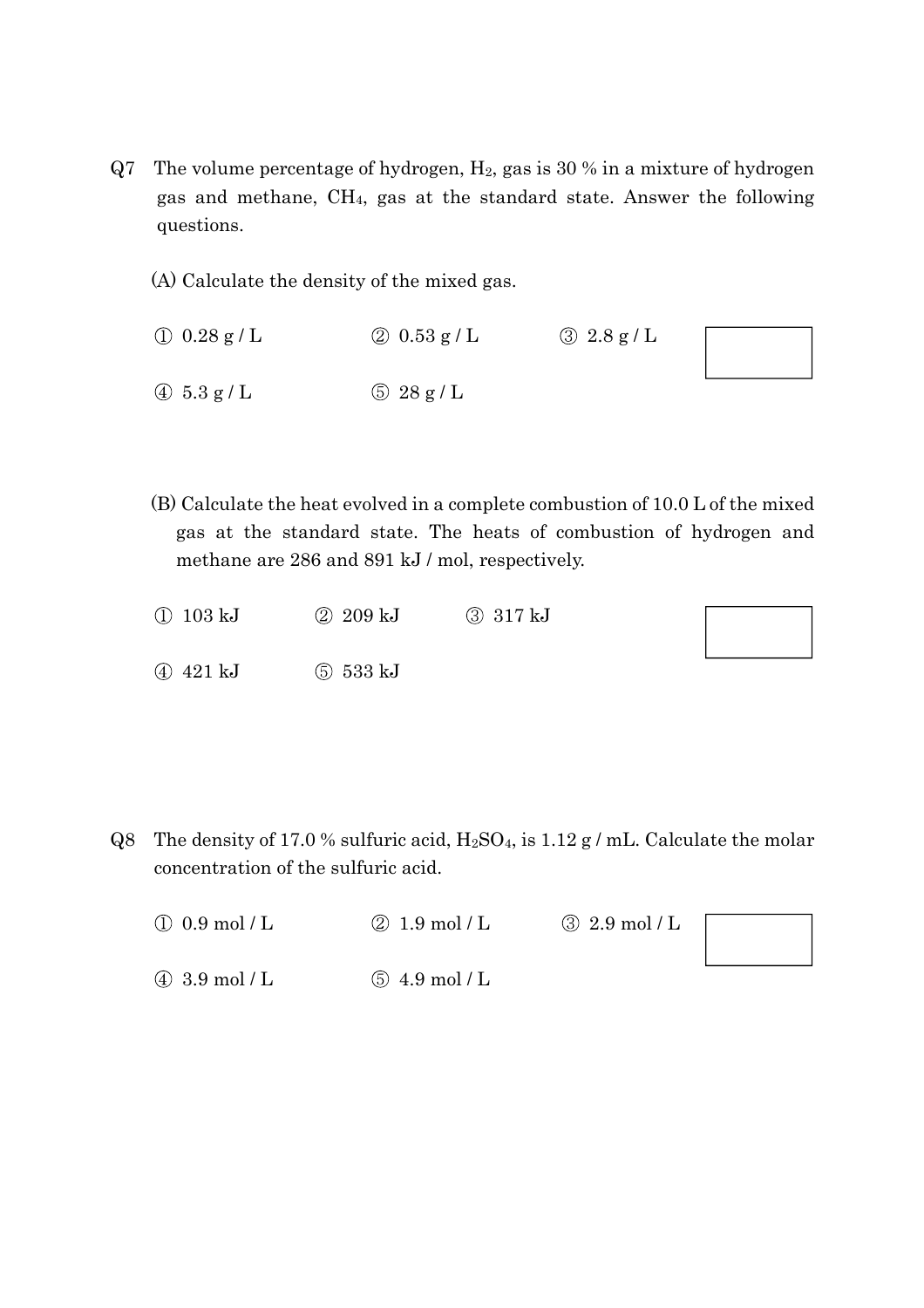Q9 The solubilities of copper (II) sulfate,  $CuSO<sub>4</sub>$ , in water are 20 [g / 100 g H<sub>2</sub>O] at 293 K, and 54  $[g / 100 g H_2O]$  at 353 K. How many grams of copper (II) sulfate pentahydrate,  $CuSO_4 \cdot 5H_2O$ , will crystallize out of 200 g of a solution saturated at 353 K if it cools to 293 K ?

| $\bigcirc$ 32 g | 2 41 g | $\circled{3}$ 55 g | $\oplus$ 64 g | <b>577g</b> |
|-----------------|--------|--------------------|---------------|-------------|
|                 |        |                    |               |             |

Q10 Calculate the degree of ionization,  $\alpha$ , of  $1.0 \times 10^{-2}$  mol / L acetic acid, CH<sub>3</sub>COOH. The ionization constant,  $K_a$ , of acetic acid is  $2.7 \times 10^{-5}$  mol / L. Use the following value, if necessary.  $\sqrt{3} = 1.73$ 

 0.017 0.026 0.035 0.043 0.052

Q11 The mass of oxygen,  $O_2$ , gas occupied a volume of 550 mL is 0.96 g at 330 K. Calculate the pressure of the oxygen gas.

| (1) $0.35 \times 10^5$ Pa | (2) $0.75 \times 10^5$ Pa | $\circled{3}$ 1.5 $\times$ 10 <sup>5</sup> Pa |  |
|---------------------------|---------------------------|-----------------------------------------------|--|
|                           |                           |                                               |  |
| 4 $2.5 \times 10^5$ Pa    | (5) $4.0 \times 10^5$ Pa  |                                               |  |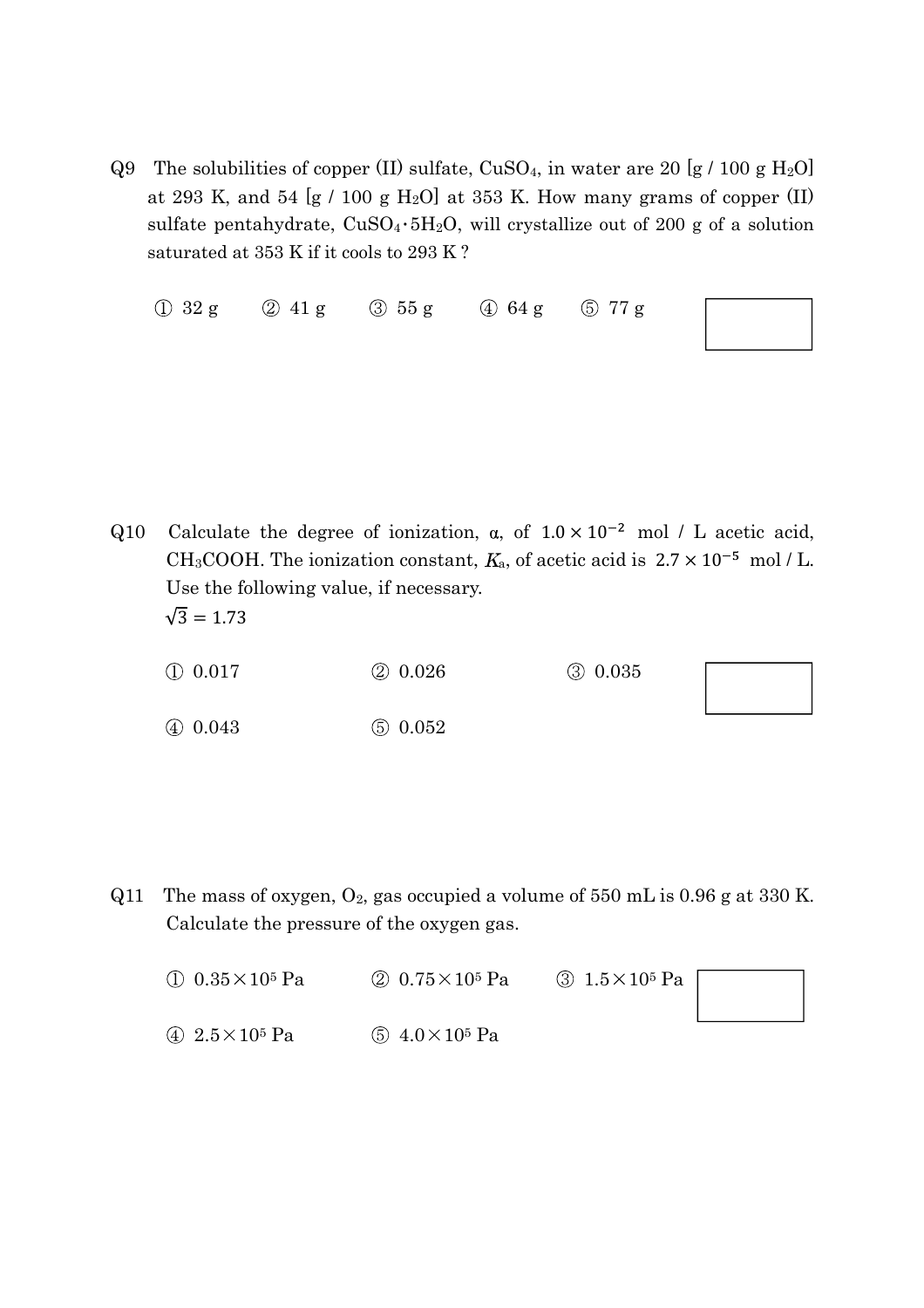Q12 In the following reaction, which of the following procedures is correct for the displacement of the equilibrium in the right direction ?

$$
N_2 + 3H_2 = 2NH_3 + 92 \, kJ
$$

- Raising the temperature
- Decreasing the pressure
- $\circled{3}$  Reducing the amount of NH<sub>3</sub>
- $\textcircled{4}$  Reducing the amount of N<sub>2</sub>
- $\circled{5}$  Reducing the amount of H<sub>2</sub>
- Q13 A certain amount of oxalic acid, (COOH)2, reacted with 200 mL of 0.020 mol/L potassium permanganate,  $KMnO<sub>4</sub>$ , to oxidize completely. Calculate the mass of the oxalic acid.
	- $\bigcirc$  0.36 g  $\bigcirc$  0.90 g  $\bigcirc$  1.1 g  $\bigcirc$  1.4 g  $\bigcirc$  1.8 g

- $Q14$  When electrolysis of a sulfuric acid,  $H_2SO_4$ , was carried out at 2.0 A for 25 min using a platinum, Pt, electrode, oxygen,  $O_2$ , gas was liberated. Calculate the volume of the oxygen gas at the standard state.
	- $(1)$  0.14 L  $(2)$  0.17 L  $(3)$  0.34 L
	- $\overline{4}$  0.51 L  $\overline{5}$  0.68 L
- Q15 Which of the following gases is the colored gas ?
	- $(1)$  NO<sub>2</sub>  $(2)$  SO<sub>2</sub>  $(3)$  CO<sub>2</sub>  $(4)$  H<sub>2</sub>S  $(5)$  NH<sub>3</sub>